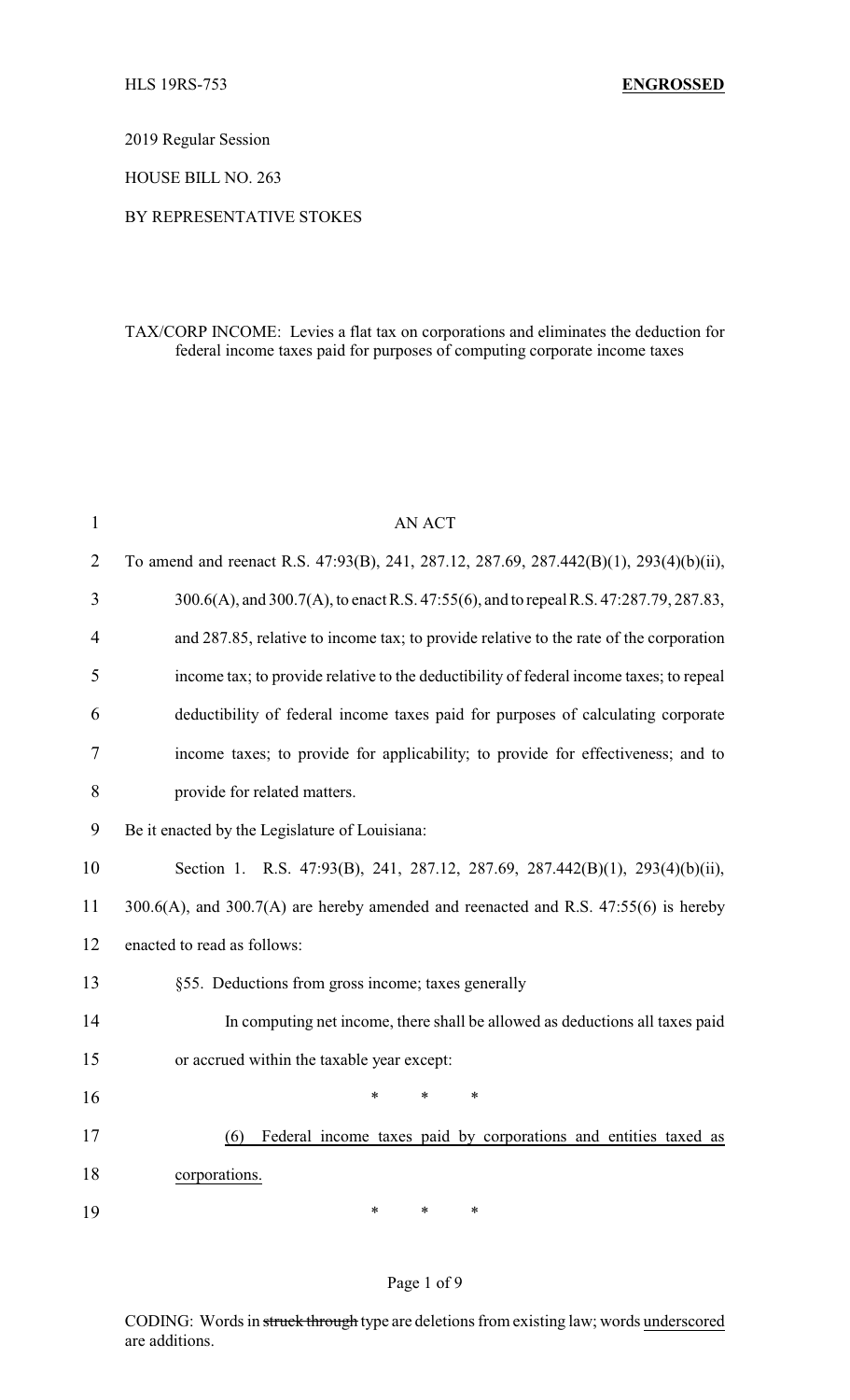| $\mathbf{1}$   | §93. Period for which deductions and credits shall be taken                                 |  |
|----------------|---------------------------------------------------------------------------------------------|--|
| $\overline{2}$ | $\ast$<br>*<br>*                                                                            |  |
| 3              | B. The proper year in which to claim deductions for federal income and                      |  |
| 4              | excess profits taxes allowable under the provisions of R.S. 47:55 shall be determined       |  |
| 5              | as follows, regardless of the method of accounting regularly employed by the                |  |
| 6              | taxpayer:                                                                                   |  |
| 7              | (1) The amount of tax shown to be due upon the federal income tax return                    |  |
| 8              | of the individual or fiduciary taxpayer, as filed, shall be allowed as a deduction in on    |  |
| 9              | the state individual or fiduciary income tax return for the same period as that for         |  |
| 10             | which such federal return is filed.                                                         |  |
| 11             | (2) Federal income and excess profits taxes paid after the filing of the federal            |  |
| 12             | return in addition to the amount disclosed to be due by the return as filed shall be        |  |
| 13             | allowed as a deduction in on the state individual or fiduciary income tax return for        |  |
| 14             | that period if it is not prescribed. If it is prescribed, the deduction for such additional |  |
| 15             | taxes shall be allowed as a deduction in the state return for the period in which such      |  |
| 16             | additional tax is paid. This Subsection shall apply to all such payments after              |  |
| 17             | December 31, 1973.                                                                          |  |
| 18             | ∗<br>∗<br>*                                                                                 |  |
| 19             | §241. Net income subject to tax                                                             |  |
| 20             | A. The net income of a nonresident individual or a corporation subject to the               |  |
| 21             | tax imposed by this Chapter shall be the sum of the net allocable income earned             |  |
| 22             | within or derived from sources within this state, as defined in R.S. 47:243, and the        |  |
| 23             | net apportionable income derived from sources in this state, as defined in R.S.             |  |
| 24             | 47:244, less the amount of federal income taxes attributable to the net allocable           |  |
| 25             | income and net apportionable income derived from sources in this state. The amount          |  |
| 26             | of federal income taxes to be so deducted shall be that portion of the total federal        |  |
| 27             | income tax which is levied with respect to the particular income derived from               |  |
| 28             | sources in this state to be computed in accordance with rules and regulations of the        |  |
| 29             | collector of revenue. Proper adjustment shall be made for the actual tax rates              |  |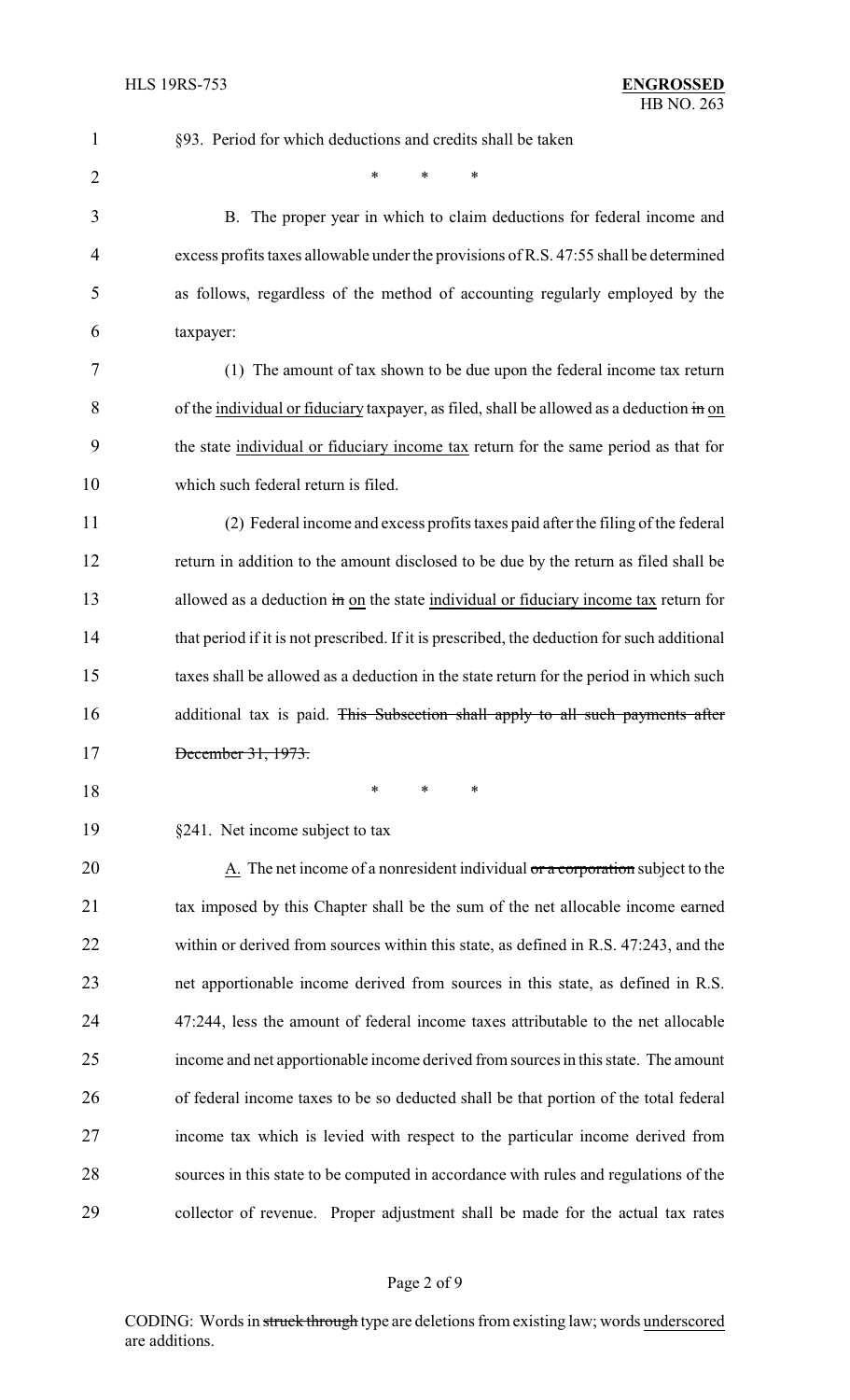| 1              | applying to different classes of income and for all differences in the computation of  |
|----------------|----------------------------------------------------------------------------------------|
| 2              | net income for purposes of federal income taxation as compared to the computation      |
| 3              | of net income under this Chapter. Where the allocation of the tax is to be based on    |
| $\overline{4}$ | a ratio of the amount of net income of a particular class, both the numerator and the  |
| 5              | denominator of the fraction used in determining the ratio shall be computed on the     |
| 6              | basis that such net income is determined for federal income tax purposes.              |
| 7              | The net income of a corporation subject to the tax imposed by this<br>B.               |
| 8              | Chapter shall be the sum of the net allocable income earned within or derived from     |
| 9              | sources within this state, as defined in R.S. 47:243, and the net apportionable income |
| 10             | derived from sources in this state, as defined in R.S. 47:244.                         |
| 11             | *<br>*<br>*                                                                            |
| 12             | $§287.12.$ Rates of tax                                                                |
| 13             | The tax to be assessed, levied, collected, and paid upon the Louisiana taxable         |
| 14             | income of every corporation shall be computed at the rate of.                          |
| 15             | (1) Four percent upon the first twenty-five thousand dollars of Louisiana              |
| 16             | taxable income.                                                                        |
| 17             | (2) Five percent upon the amount of Louisiana taxable income above twenty-             |
| 18             | five thousand dollars but not in excess of fifty thousand dollars.                     |
| 19             | (3) Six percent on the amount of Louisiana taxable income above fifty                  |
| 20             | thousand dollars but not in excess of one hundred thousand dollars.                    |
| 21             | (4) Seven percent on the amount of Louisiana taxable income above one                  |
| 22             | hundred thousand dollars but not in excess of two hundred thousand dollars.            |
| 23             | (5) Eight percent three and ninety-five one hundredths of one percent on all           |
| 24             | Louisiana taxable income in excess of two hundred thousand dollars.                    |
| 25             | *<br>*<br>$\ast$                                                                       |
| 26             | §287.69. Louisiana taxable income defined                                              |
| 27             | "Louisiana taxable income" means Louisiana net income, after adjustments,              |
| 28             | less the federal income tax deduction allowed by R.S. 47:287.85. "After adjustments"   |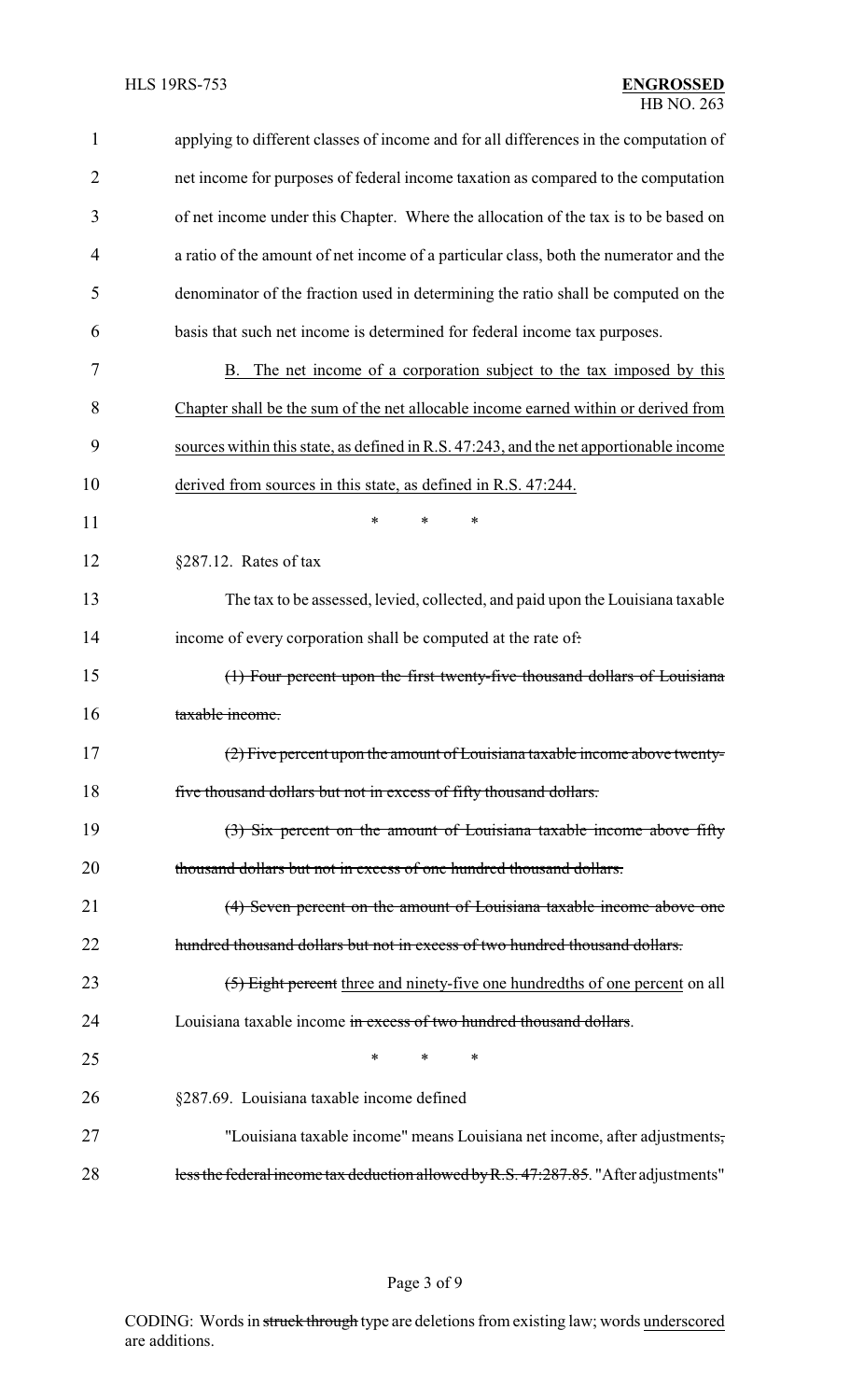| $\mathbf{1}$   | means after the application of the net operating loss adjustment allowed by R.S.             |
|----------------|----------------------------------------------------------------------------------------------|
| $\overline{2}$ | 47:287.86.                                                                                   |
| 3              | *<br>$\ast$<br>$\ast$                                                                        |
| 4              | §287.442. Exceptions to taxable year of inclusion; taxable year deductions taken             |
| 5              | $\ast$<br>$\ast$<br>*                                                                        |
| 6              | B. Period for which deductions and credits shall be taken.                                   |
| 7              | (1) The taxable year in which to claim the federal income tax deduction                      |
| 8              | allowed by R.S. 47:287.85 shall be determined as follows, regardless of the method           |
| 9              | of accounting regularly employed by the taxpayer:                                            |
| 10             | (a) The federal income tax deduction may be claimed for the same taxable                     |
| 11             | year in which the federal income tax sought to be deducted is incurred, provided the         |
| 12             | taxpayer files a federal income tax return for such taxable year or is included with         |
| 13             | affiliates in a consolidated federal income tax return for such taxable year.                |
| 14             | $\overrightarrow{(b)}$ Taxable year for adjustments to taxpayer's federal income tax return. |
| 15             | Except as otherwise provided in this Subparagraph, adjustments affecting federal             |
| 16             | taxable income which are made to the taxpayer's income tax return subsequent to              |
| 17             | filing, whether made because of a deficiency proposed by the government, a court             |
| 18             | order, an amended return, or other appropriate instrument or act, showing an                 |
| 19             | overpayment or a deficiency shall be taken into account for purposes of this Part in         |
| 20             | the period for which the return was filed, unless the prescriptive period for the            |
| 21             | collection of tax or the refund or credit of overpayments, as the case may be, has           |
| 22             | expired. If the applicable prescriptive period has expired, the additional tax paid by       |
| 23             | the taxpayer in the case of an underpayment or the refund or credit received by the          |
| 24             | taxpayer in the case of an overpayment shall be for the taxable year such tax was            |
| 25             | paid, such refund was received, or such credit was allowed, as the case may be.              |
| 26             | $(ii)(b)$ When a federal refund results from transactions or conditions which                |
| 27             | arise after the close of the taxable year for which the refund is made, such federal         |
| 28             | refund shall be taken into account, for purposes of this Part, for the taxable year in       |
| 29             | which arose the transactions or conditions causing the refund.                               |

# Page 4 of 9

CODING: Words in struck through type are deletions from existing law; words underscored are additions.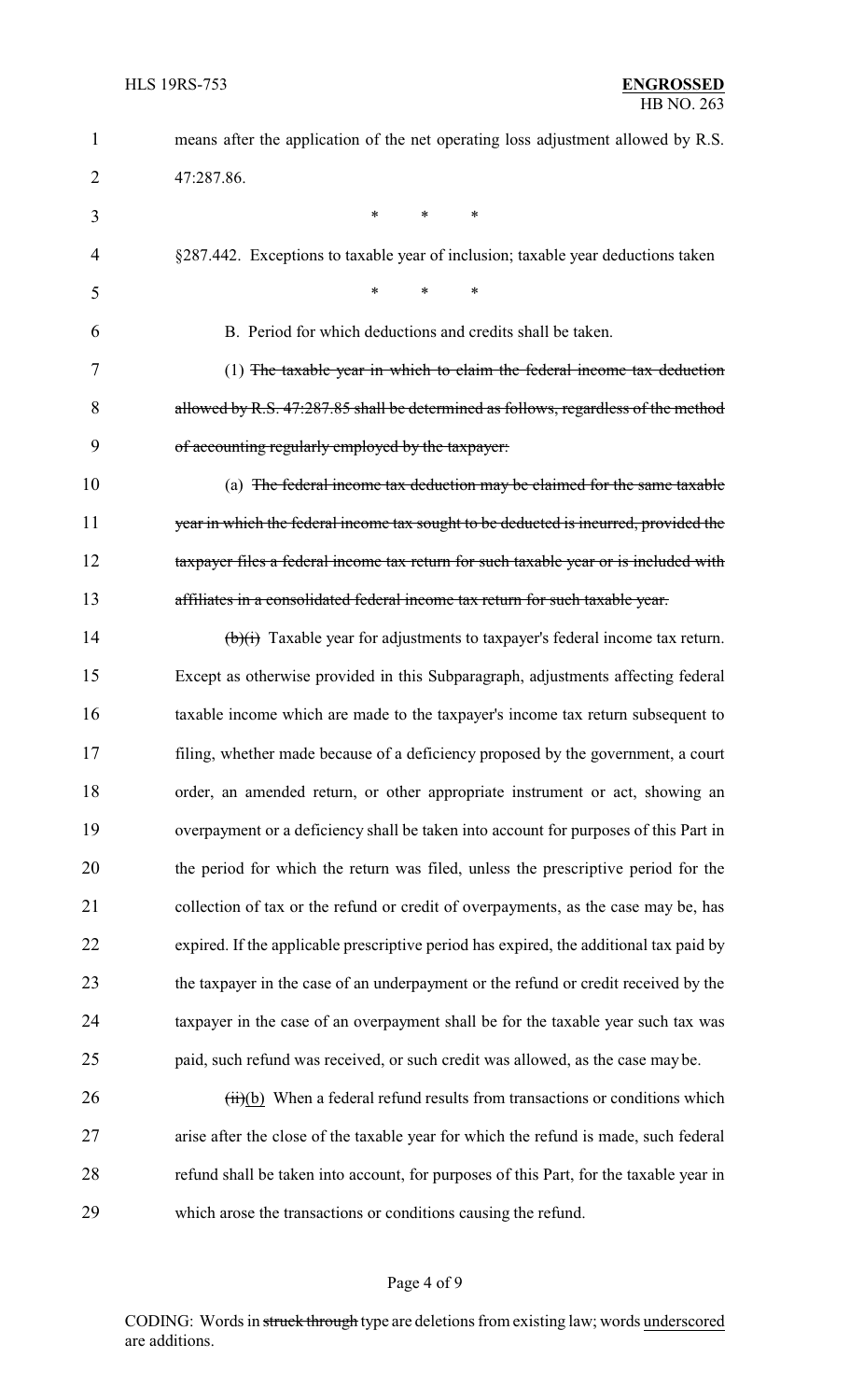| $\mathbf{1}$   | (c) Taking federal adjustments into account. A payment of additional federal              |  |  |
|----------------|-------------------------------------------------------------------------------------------|--|--|
| $\overline{2}$ | tax upon income which has borne Louisiana tax shall be taken into account by              |  |  |
| 3              | decreasing taxable income. That portion, if any, of such additional federal tax           |  |  |
| 4              | payment which would be disallowed as a deduction under either R.S. 47:287.81 or           |  |  |
| 5              | R.S. 47:287.83 shall be excluded from such adjustment. Refunds or credits of              |  |  |
| 6              | federal overpayments, including refunds or credits created by the carryback of a          |  |  |
| 7              | federal net operating loss, shall be taken into account by increasing Louisiana net       |  |  |
| 8              | income or decreasing the Louisiana net loss, as the case may be. That portion, if any,    |  |  |
| 9              | of the federal refund or credit of an overpayment which has not previously been           |  |  |
| 10             | charged against or deducted from Louisiana net income shall be excluded from such         |  |  |
| 11             | adjustment.                                                                               |  |  |
| 12             | (d) Adjustments made to the Louisiana return. Adjustments to a return filed               |  |  |
| 13             | pursuant to this Part, whether initiated by the secretary or the taxpayer, shall be taken |  |  |
| 14             | into account in the taxable year for which the return was filed in accordance with        |  |  |
| 15             | rules, regulations, or forms prescribed by the secretary.                                 |  |  |
| 16             | ∗<br>*<br>∗                                                                               |  |  |
| 17             | §293. Definitions                                                                         |  |  |
| 18             | The following definitions shall apply throughout this Part, unless the context            |  |  |
| 19             | requires otherwise:                                                                       |  |  |
| 20             | $\ast$<br>∗<br>$\ast$                                                                     |  |  |
| 21             | (4) "Federal income tax liability", for the purpose of this Part, means the               |  |  |
| 22             | total amount of tax due to the United States for the taxable period on the individual     |  |  |
| 23             | income tax return required to be filed by any taxpayer, except that:                      |  |  |
| 24             | *<br>*<br>∗                                                                               |  |  |
| 25             | (b)                                                                                       |  |  |
| 26             | ∗<br>∗<br>$\ast$                                                                          |  |  |
| 27             | (ii) Any determination to be made by the secretary as provided for in this                |  |  |
| 28             | Subparagraph and in R.S. $47:287.85(C)(2)$ shall be made in accordance with rules         |  |  |
| 29             | and regulations promulgated by the secretary and approved by the Senate Revenue           |  |  |

# Page 5 of 9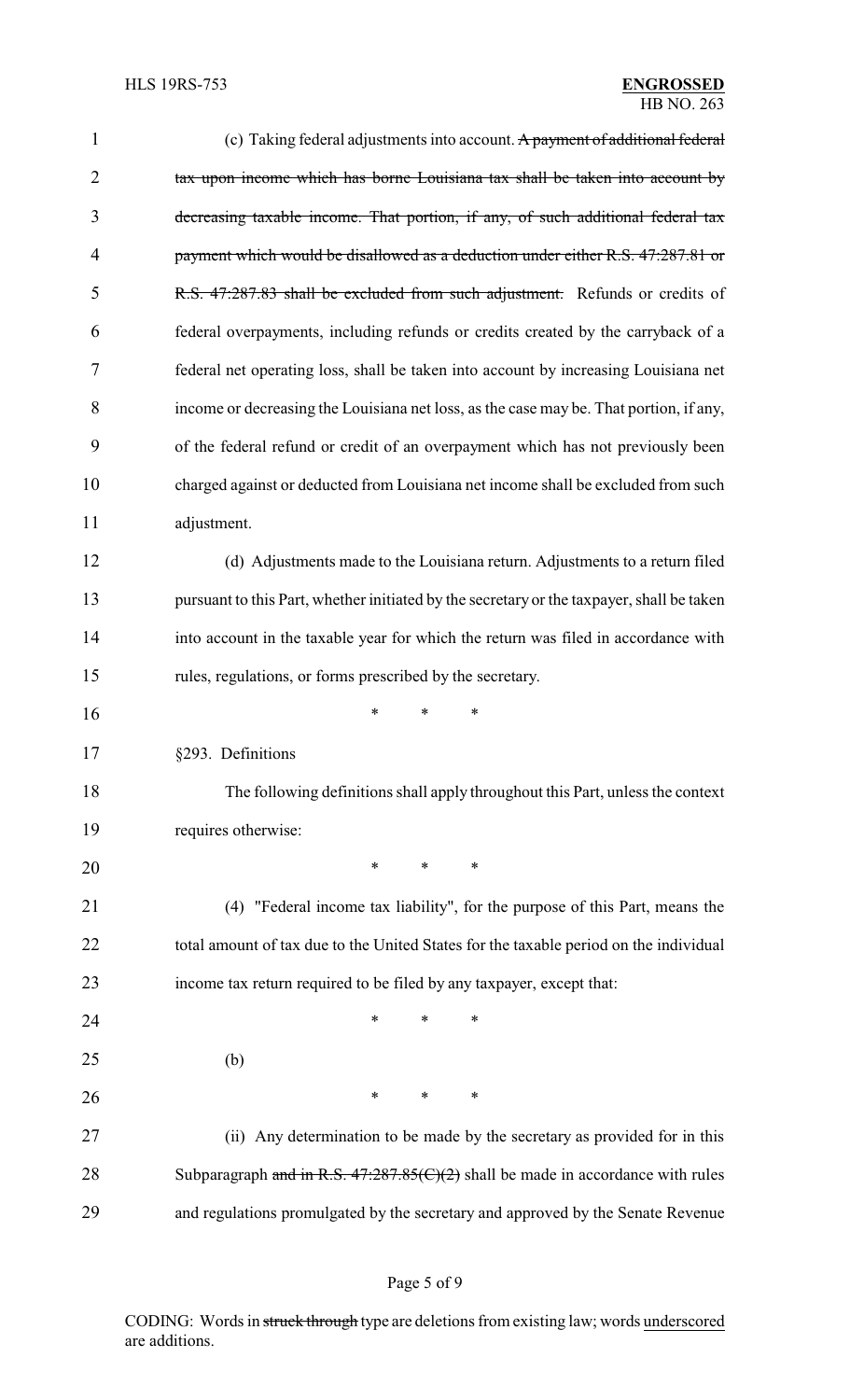| $\mathbf{1}$   | and Fiscal Affairs Committee and the House Committee on Ways and Means                 |
|----------------|----------------------------------------------------------------------------------------|
| $\overline{2}$ | meeting jointly.                                                                       |
| 3              | $\ast$<br>$\ast$<br>*                                                                  |
| $\overline{4}$ | §300.6. Louisiana taxable income of resident estate or trust                           |
| 5              | A. Definition. "Louisiana taxable income" of a resident estate or trust means          |
| 6              | the taxable income of the estate or trust determined in accordance with federal law    |
| 7              | for the same taxable year, as specifically modified by the provisions contained in     |
| 8              | Subsection B of this Section, less a federal income tax deduction to be computed       |
| 9              | following the provisions of R.S. 47:287.83 and 287.85. in accordance with the          |
| 10             | following provisions:                                                                  |
| 11             | (1) In computing Louisiana taxable income, no federal income tax deduction             |
| 12             | shall be allowed on net income upon which no Louisiana income tax has been             |
| 13             | incurred, or upon which, for any reason whatsoever, no Louisiana income tax will       |
| 14             | be paid. For purposes of this Section, the federal income tax deduction may be         |
| 15             | recomputed and reduced to reflect the application of a net operating loss adjustment.  |
| 16             | When computing Louisiana taxable income, the secretary may consider reductions         |
| 17             | to the federal income tax deduction in accordance with the provisions of this          |
| 18             | Paragraph.                                                                             |
| 19             | (2) The alternative minimum tax is a federal income tax deductible to the              |
| 20             | extent that it is applicable to regular federal taxable income. Any alternative        |
| 21             | minimum tax paid on tax preference items shall not be deductible. In accordance        |
| 22             | with the provisions of this Paragraph, the secretary may determine the deductible      |
| 23             | portion of the alternative minimum tax.                                                |
| 24             | For purposes of this Section, federal income taxes shall include taxes<br>(3)          |
| 25             | based on net income, accumulated earnings, war profits, excess profits, personal       |
| 26             | holding company income, and tax from recomputation of investment credit. The           |
| 27             | amount of the federal income tax deduction shall be that portion of the total federal  |
| 28             | income tax, after application of all credits, which is levied on income derived solely |
| 29             | from sources in this state as computed under rules and regulations prescribed by the   |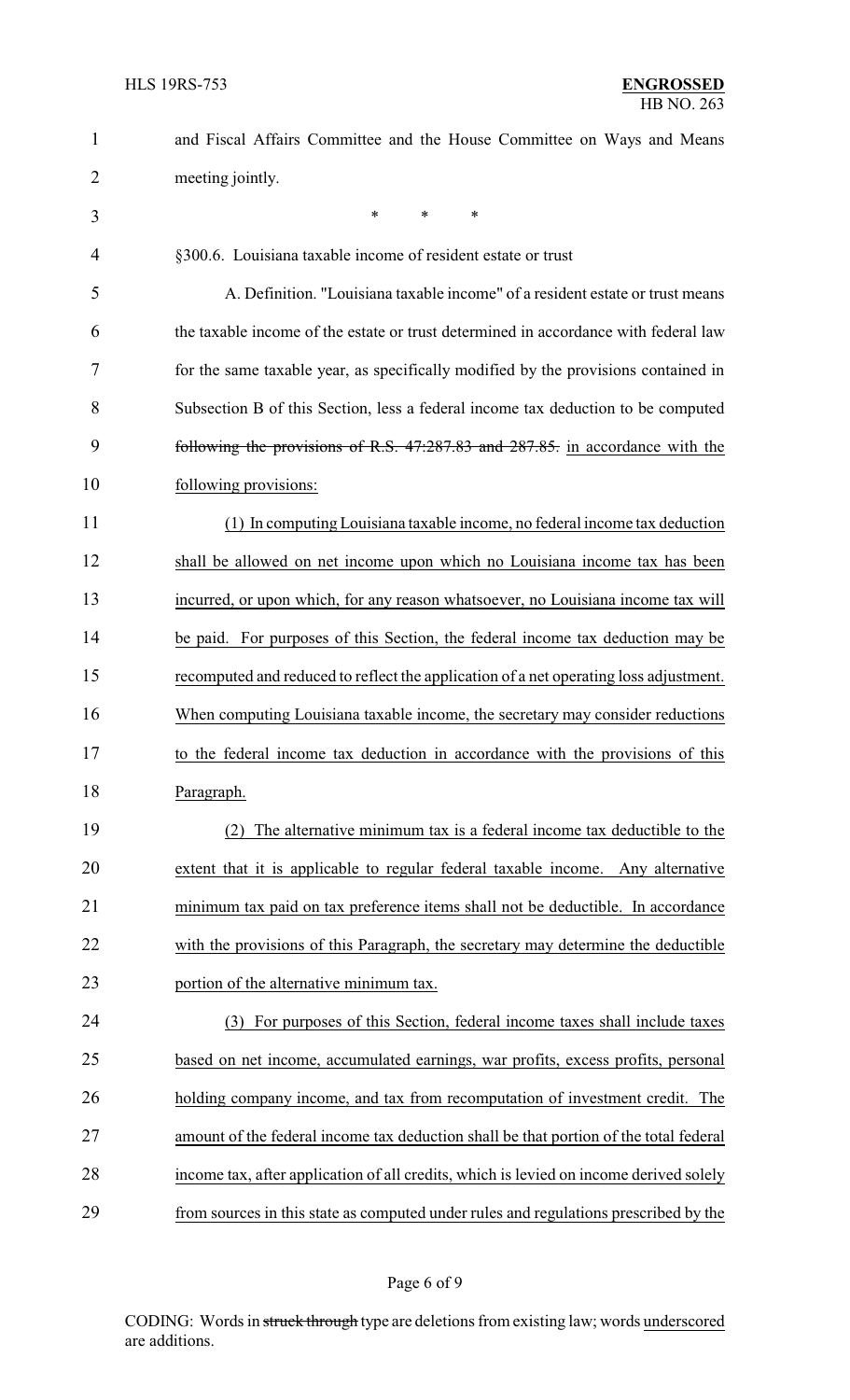| $\mathbf{1}$   | secretary. For purposes of federal income taxation as compared to the computation       |
|----------------|-----------------------------------------------------------------------------------------|
| $\overline{2}$ | of net income under this Part, proper adjustment shall be made for the actual tax       |
| 3              | rates as applied to different classes of income and for all differences in the          |
| 4              | computation of net income.                                                              |
| 5              | As used in this Subsection, the term "credits" shall not include<br>(4)                 |
| 6              | overpayments of prior year taxes allowed as a credit, estimated tax payments or         |
| 7              | similar prepayments, credit for prior year alternative minimum tax that is allowed as   |
| 8              | a credit against the current regular federal income tax, or federal income tax credits  |
| 9              | determined by the secretary to be presidential disaster area disaster relief credits.   |
| 10             | *<br>*<br>$\ast$                                                                        |
| 11             | §300.7. Louisiana taxable income of nonresident estate or trust                         |
| 12             | A. Definition. "Louisiana taxable income" of a nonresident estate or trust              |
| 13             | means such the portion of the taxable income of the nonresident estate or trust         |
| 14             | determined in accordance with federal law for the same taxable year, as specifically    |
| 15             | modified by the provisions contained in Subsection C of this Section, that was earned   |
| 16             | within or derived from sources within this state, less a federal income tax deduction   |
| 17             | to be computed following the provisions of R.S. 47:287.83 and 287.85 R.S. 47:300.6.     |
| 18             | ∗<br>*<br>∗                                                                             |
| 19             | Section 2. R.S. 47:287.79, 287.83, and 287.85 are hereby repealed in their entirety.    |
| 20             | Section 3. The provisions of this Act shall be applicable to all tax years beginning    |
| 21             | on and after January 1, 2020.                                                           |
| 22             | Section 4. This Act shall become effective on January 1, 2020, if the proposed          |
| 23             | amendment of Article VII of the Constitution of Louisiana contained in the Act which    |
| 24             | originated as House Bill No. of this 2019 Regular Session of the Legislature is adopted |
| 25             | at a statewide election and becomes effective.                                          |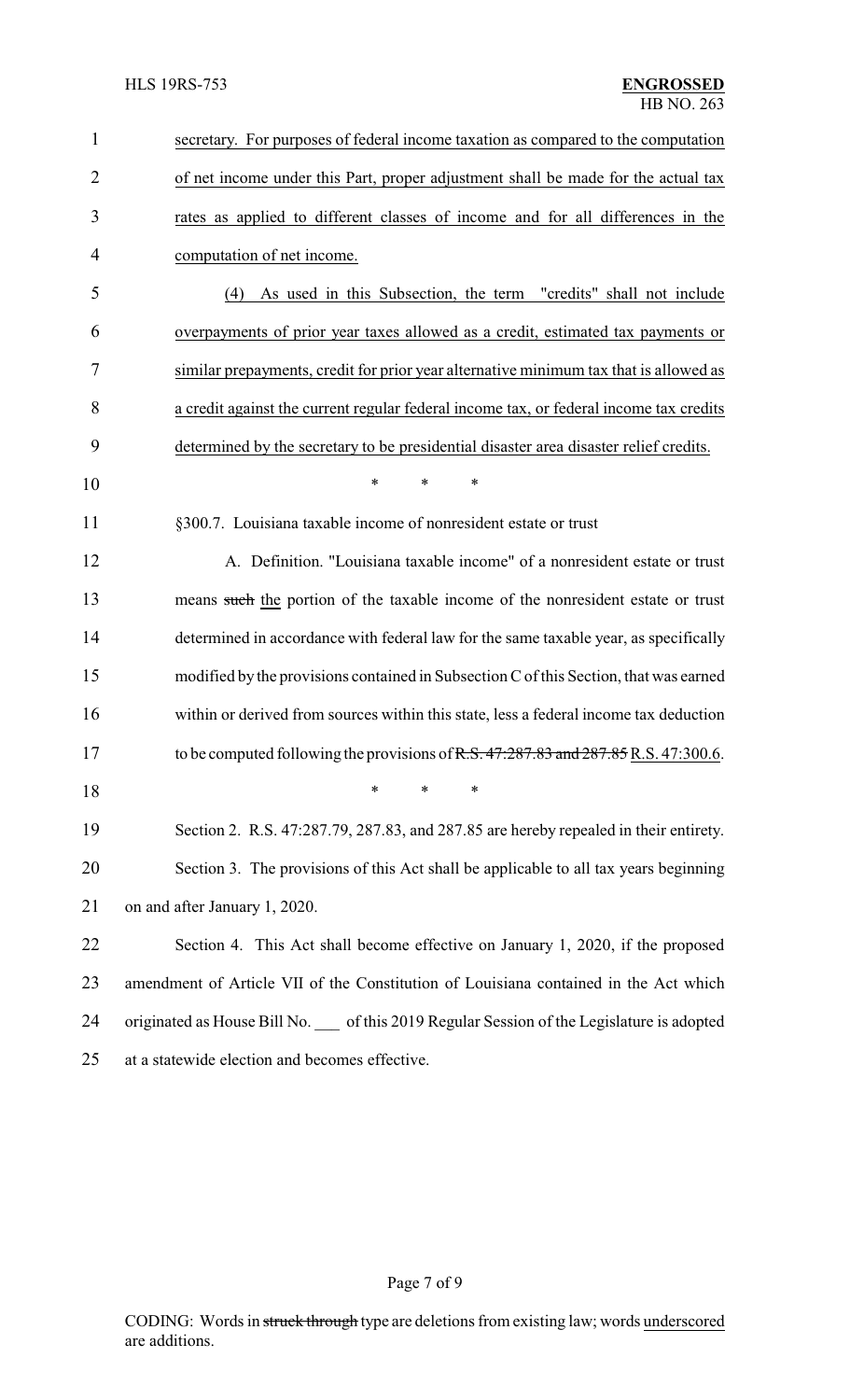#### DIGEST

The digest printed below was prepared by House Legislative Services. It constitutes no part of the legislative instrument. The keyword, one-liner, abstract, and digest do not constitute part of the law or proof or indicia of legislative intent. [R.S. 1:13(B) and 24:177(E)]

| HB 263 Engrossed | 2019 Regular Session | <b>Stokes</b> |
|------------------|----------------------|---------------|
|------------------|----------------------|---------------|

**Abstract:** Repeals the deductibility of federal income taxes paid for purposes of calculating corporate income taxes and changes the corporate income tax rate from a graduated schedule of rates dependent on the taxable income of the taxpayer to a flat rate of 3.95%.

Present constitution and present law authorize a state deduction for federal income taxes paid for purposes of computing income taxes for the same period.

Proposed law repeals the present law provisions that authorize a state deduction for federal income taxes paid for purposes of calculating corporate income taxes.

Present law provides for the computation of La. taxable income for a resident estate or trust, including provisions for the federal income tax deduction, limitations of deductions for net income, provisions for the federal deduction for alternative minimum tax, and the authority of the secretary of the Dept. of Revenue to consider reductions to the federal income tax deduction and the determination of the deductible portion of an alternative minimum tax.

Proposed law retains present law except as it applies to the deductibility of federal income taxes.

Present law provides that the tax to be assessed, levied, collected, and paid on the La. taxable income of every corporation shall be computed at the following rates:

- (1) 4% on the first \$25,000 of La. taxable income.
- (2) 5% on La. taxable income above \$25,000 but not in excess of \$50,000.
- (3) 6% on La. taxable income above \$50,000 but not in excess of \$100,000.
- (4) 7% on La. taxable income above \$100,000 but not in excess of \$200,000.
- (5) 8% on all La. taxable income in excess of \$200,000.

Proposed law changes present law by deleting the graduated schedule of rates dependant on the amount of taxable income of the taxpayer in favor of a flat 3.95% corporate income tax rate.

Applicable for all taxable periods beginning on or after Jan. 1, 2020.

Effective Jan. 1, 2020, if the proposed amendment of Article VII of the Constitution of La. contained in the Act which originated as House Bill No.\_\_\_of this 2019 R.S. of the Legislature is adopted at a statewide election and becomes effective.

(Amends R.S. 47:93(B), 241, 287.12, 287.69, 287.442(B)(1), 293(4)(b)(ii), 300.6(A), and 300.7(A); Adds R.S. 47:55(6); Repeals R.S. 47:287.79, 287.83, and 287.85)